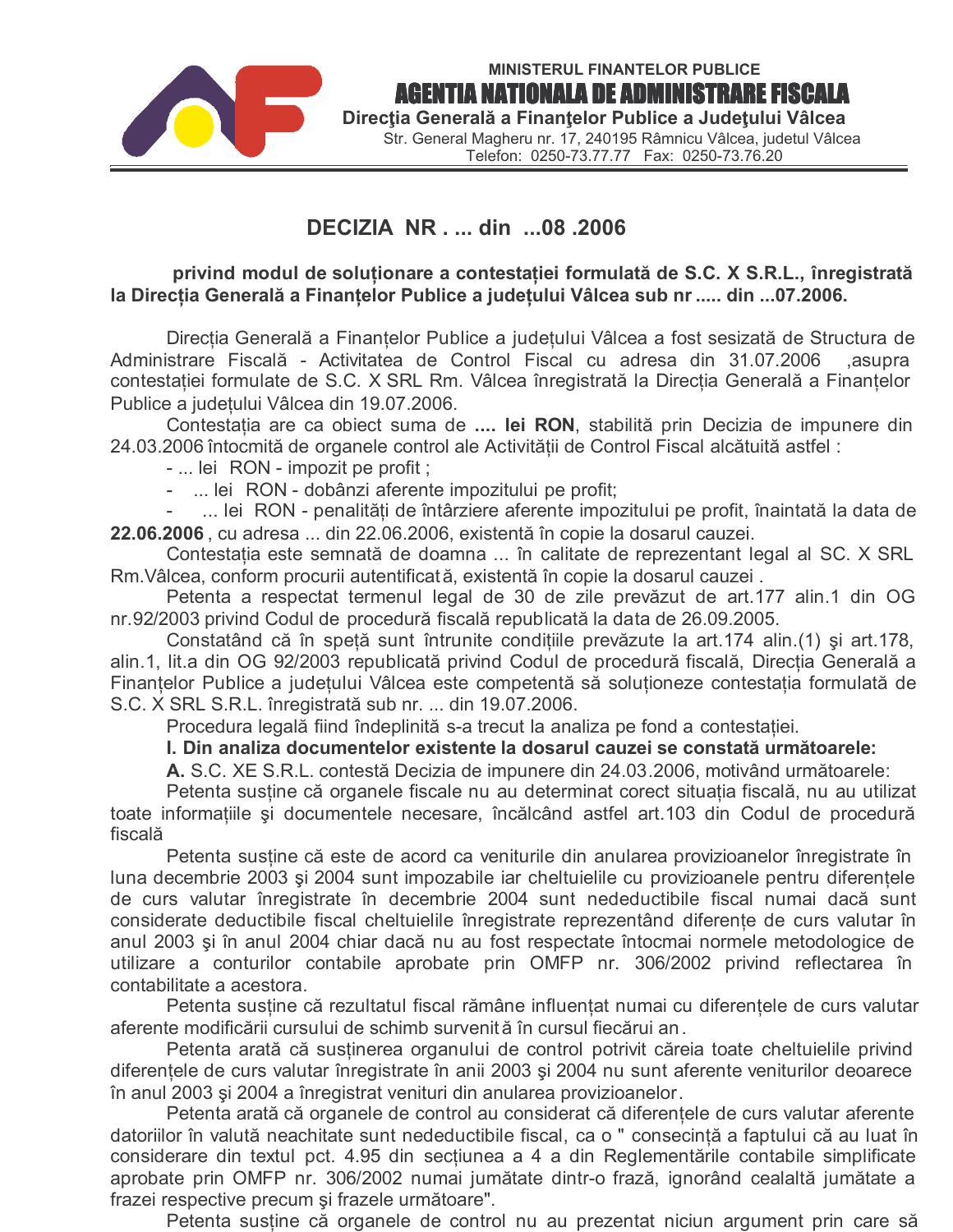Petenta sustine că organele de control au apreciat în mod eronat perioada în care s-a manifestat influenta fiscală a cheltuielilor cu diferentele de curs valutar în sumă de .... lei RON, deoarece aceste cheltuieli nu au avut influență fiscală asupra impozitului pe profit decât în luna decembrie 2004, fiind stornate din evidenta contabilă în luna ianuarie 2005.

Petenta arată că organul de control nu a luat în considerare explicațiile date în fața sa de reprezentantul administratorului prin declaratia dată din care rezultă că diferentele de curs valutar au fost înregistrate eronat în conturile de provizioane și cheltuieli cu provizioanele în loc de contul 665 " Cheltuieli cu diferențe de curs valutar".

Petenta sustine că organul de control nu a stabilit natura concretă a operațiunilor privind diferentele de curs valutar prin verificarea acestora ci a considerat că operatiunile înregistrate în conturile contabile privind provizioanele sunt de această natură numai pentru faptul că au fost înregistrate în aceste conturi.

Petenta sustine că organele de control nu au ținut cont de prevederile pct. 7.4 din Instructiunile privind metodologia impozitului pe profit aprobate prin HG 889/2002 și pct.13 din Normele metodologice de aplicare a Codului fiscal aprobate prin HG 44/2004.

B. Din actele de control contestate rezultă următoarele :

S.C. X S.R.L. în perioada verificată, a desfăsurat activitatea de productie de articole de îmbrăcăminte în regim de perfecționare activă, în baza contractului încheiat cu SC Y din LONDRA, într-un spatiu închiriat de la SC B SA Rm. Vâlcea.

Impozitul pe profit, a fost verificat în conformitate cu prevederile Legii 414/2002 privind impozitul pe profit, HGR 859/2002, Legea 571/2003 privind Codul fiscal și HGR 44/2004 pentru aprobarea Normelor metodologice de aplicare a Legii 571/2003 privind Codul fiscal cu modificările și completările ulterioare și a cuprins perioada 01.01.2003 - 31.12.2004.

Organul de control a constatat că suma de ... lei înregistrată în luna decembrie 2003, reprezentând venituri din provizioanele constituite în anul 2002 pentru pierderea netă din diferența de curs valutar sunt venituri impozabile potrivit art. 8 lit.c din Legea 414/2002 privind impozitul pe profit.

De asemenea, organele de control au constatat că suma de ... lei înregistrată de societate în luna decembrie 2003, reprezentând cheltuieli cu provizioanele pentru pierderea netă din diferențe de curs valutar sunt cheltuieli nedeductibile la calculul profitului impozabil conform art. 9 alin. 7 lit.d din Legea 414/2002 privind impozitul pe profit si tinând cont de faptul că HGR 335/1995 republicată a fost abrogată prin OMFP nr. 1784/2002.

Veniturile din provizioanele pentru pierderea netă din diferente de curs valutar constituite în anul 2003 în sumă de ... lei au fost considerate de organele de control venituri neimpozabile conform art. 20 lit. d din Legea 571/2003 privind Codul fiscal întrucât pentru cheltuielile cu provizioanele din diferente de curs valutar în sumă de .... lei nu s-a acordat drept de deducere în anul 2003.

De asemenea, cheltuielile cu diferențele de curs valutar în sumă de ... lei înregistrate de societate în decembrie 2004 în contul 665, au fost considerate cheltuieli nedeductibile fiscal conform art. 21 alin.1 din Legea 571/2003 privind Codul fiscal coroborate cu pct. 4.95 din Sectiunea a 4 a a Reglementărilor contabile simplificate, armonizate cu directivele europene, aprobate prin OMFP 306/2002.

Suma de ... lei reprezentând cheltuieli cu provizioanele din pierderea netă din diferente de curs valutar, înregistrată de societate în contul 6814 tot în decembrie 2004 a fost considerată de organele de control cheltuială nedeductibilă la calculul profitului impozabil conform art. 21 alin. 1 din Legea 571/2003 privind Codul fiscal.

Având în vedere aceste aspecte si tinând cont de pierderea fiscală de recuperat din anii precedenti, organele de control au stabilit un profit impozabil la 31.12.2004 de ... lei și un impozit pe profit aferent de ... lei.

Pentru plata cu întârziere a impozitului pe profit (debit suplimentar) au fost calculate dobânzi/ majorări de întârziere în sumă totală de ... lei RON, calculate până la data de 28.02.2006 și penalități de întârziere în sumă totală de ... lei RON calculate până la data de 31.12.2005.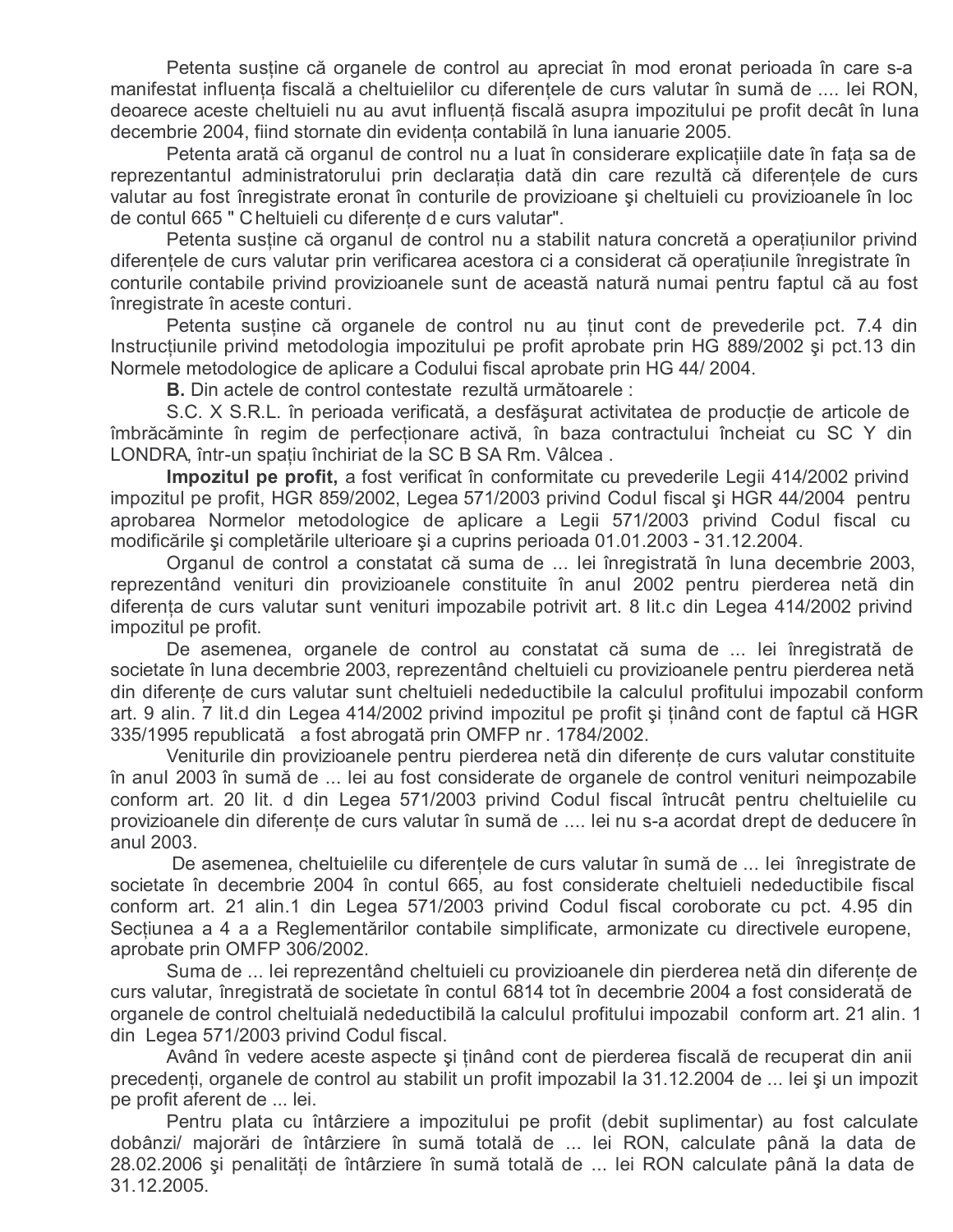Dobânzile/majorările și penalitătile de întârziere s-au calculat în conformitate cu prevederile art. 115, 116, 117 și 121 din OG 92/2003 privind Codul de procedură fiscală, republicată.

În decizia de impunere contestată, emisă în baza rapotului de inspecție fiscală este menționat un impozit pe profit suplimentar în sumă de ... lei RON, majorări de întârziere în sumă de ... lei RON și penalități de întârziere în sumă de.... lei RON.

II. Luând în considerare constatările organului de control, motivațiile invocate de petentă, documentele existente la dosarul cauzei, precum și actele normative în vigoare pe perioada supusă controlului, se retin următoarele:

Direcția Generală a Finanțelor Publice a județului Vâlcea este investită să se pronunțe dacă suma de ... lei RON, stabilită de Activitatea de Control Fiscal Vâlcea în sarcina S.C. X SRL este legal datorată de către aceasta.

1. Referitor la suma de .... lei și la suma de .... lei reprezentând cheltuieli cu provizionele pentru pierderea netă din diferențe de curs valutar, considerată de organele de control cheltuială nedeductibilă la calculul profitului impozabil.

In fapt, în luna decembrie 2003, S.C. X SRL a înregistrat în contul 6814 " Cheltuieli privind provizioanele pentru deprecierea activelor circulante " suma de ... lei reprezentând cheltuieli cu provizioanele pentru pierderea netă din diferente de curs valutar, conform notei contabile existente în copie la dosarul cauzei.

În luna decembrie 2004, societatea a înregistrat în contul 6814 cheltuieli cu provizioanele pentru pierderea netă din diferente de curs valutar în sumă de .... lei, conform notei contabile existente în copie la dosarul cauzei.

Suma de .... lei a fost considerată cheltuială deductibilă la calculul profitului impozabil aferent anului 2003 iar suma de .... lei a fost considerată cheltuială deductibilă la calculul profitului impozabil aferent anului 2004.

În drept, art. 9 alin.7 lit.d din Legea 414/2002 privind impozitul pe profit precizează :

" Potrivit prezentei legi, cheltuieli nedeductibile sunt [...] sumele utilizate pentru constituirea provizioanelor peste limitele stabilite prin hotărâre a Guvernului".

HGR 830/2002 privind regimul deductibilității fiscale a provizioanelor agenților economici, ale băncilor, organizațiilor cooperatiste de credit și fondurilor de garantare, act normativ aplicabil în anul 2003, reglementează tipurile de provizioane deductibile fiscal.

Art. 22 " Provizioane și rezerve" din Legea 571/2003 privind Codul fiscal, aplicabil de la 1 ianuarie 2004, prevede :

"Contribuabilul are dreptul la deducerea rezervelor și provizioanelor, numai în conformitate cu prezentul articol [...]".

Potrivit actelor normative mentionate mai sus sunt deductibile la calculul profitului impozabil numai cheltuielile cu provizioanele mentionate expres în cuprinsul acestora.

Cheltuielile cu provizioanele constituite pentru pierderea netă din diferențe de curs valutar nu apar reglementate prin niciun act normativ nici în anul 2003, nici în anul 2004.

În aceste condiții se reține că în mod corect organele de control au apreciat că suma de ... lei și suma de .... lei reprezentând cheltuieli cu provizioanele pentru pierderea netă din diferențe de curs valutar sunt cheltuieli nedeductibile fiscal la calculul profitului impozabil aferent anilor 2003 și respectiv 2004.

De altfel în contestația formulată petenta admite că provizioanele din diferențe de curs valutar nu sunt deductibile la calculul profitului impozabil, însă sustine că acestea au fost înregistrate eronat ca provizioane, în fapt fiind vorba despre cheltuieli din diferente de curs valutar aferente furnizorilor externi, așa cum sunt reglementate de art. 22 și 23 din Legea 571/2003 privind Codul fiscal.

Această sustinere a petentei nu poate fi retinută în solutionarea favorabilă a cauzei deoarece pe de o parte petenta avea posibilitatea îndreptării erorii până la data controlului iar pe de altă parte, art.23 din Legea 571/2003 privind Codul fiscal prevede deductibilitatea cheltuielilor din diferențele de curs valutar aferente împrumuturilor luate în calcul la determinarea gradului de îndatorare a capitalului, împrumuturi cu termen de rambursare peste un an, situație în care petenta nu se află.

 $-710000$   $-10010$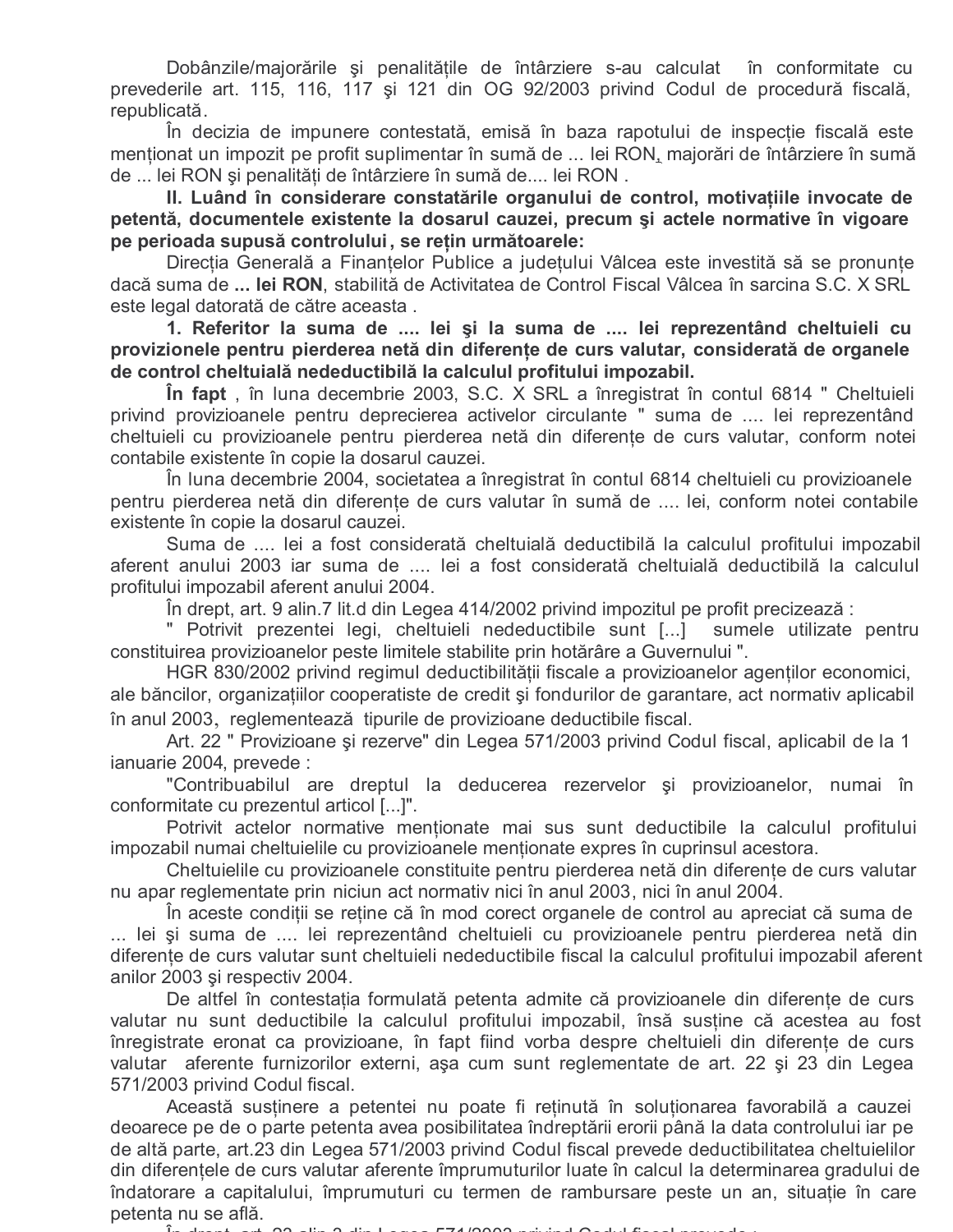" În cazul în care cheltuielile din diferente de curs valutar ale contribuabilului depășesc veniturile din diferențe de curs valutar, diferența va fi tratată ca o cheltuială cu dobânda, potrivit alin. 1 și 2, deductibilitatea acestei diferențe fiind supusă limitărilor prevăzute în aceste alineate. Cheltuielile din diferențe de curs valutar, care se limitează potrivit prezentului alineat, sunt cele aferente împrumuturilor luate în calcul la determinarea gradului de îndatorare a capitalului".

Pct. 61 și 63 din HGR 44/2004 pentru aprobrobarea Normelor metodologice de aplicare a Legii nr. 571/2003 privind Codul fiscal prevede:

" Intră sub incidența art. 23 alin.3 din Codul fiscal pierderea netă din diferențe de curs valutar aferente capitalului împrumutat.[...]

Gradul de îndatorare al capitalului se determină ca raport între capitalul împrumutat și capitalul propriu. Prin capital împrumutat se întelege totalul creditelor și împrumuturilor cu termen de rambursare peste un an de la data semnării contractului, respectiv credite bancare, împrumuturi de la institutii financiare, împrumuturi de la actionari, asociati sau alte persoane, credite furnizori."

Aceleasi prevederi legale sunt mentionate și în Instructiunile privind metodologia de calcul privind impozitul pe profit, aprobate prin HGR 859/2002, emise în aplicarea art. 10 din Legea 414/2002 privind impozitul pe profit, act normativ aplicabil până la data de 31.12.2003. Având în vedere situația de fapt și de drept prezentată mai sus contestația petentei pentru acest capăt de cerere apare ca neântemeiată.

#### 2. Referitor la suma de.... lei reprezentând cheltuială din diferență de curs valutar, considerată de organele de control cheltuială nedeductibilă la calculul profitului impozabil.

In fapt, în luna decembrie 2004 S.C. X SRL a înregistrat în evidența contabilă în contul 665 " Cheltuieli din diferențe de curs valutar " suma de ... lei, ca urmare a evaluării datoriilor în valută fată de furnizori, însă această sumă nu a fost achitată furnizorilor.

Suma de ... lei a fost considerată de către contribuabil cheltuială deductibilă la calculul profitului impozabil.

În drept, art. 21 alin.1 din Legea 571/2003 privind Codul fiscal, aplicabil de la 1 ianuarie 2004, prevede:

" Pentru determinarea profitului impozabil sunt considerate cheltuieli deductibile numai cheltuielile efectuate în scopul realizării de venituri impozabile, inclusiv cele reglementate prin acte normative în vigoare".

Din textul de lege menționat mai sus rezultă că sunt deductibile la calculul profitului impozabil cheltuielile efectuate de un contribuabil, numai în măsura în care ele sunt efectuate în scopul obtinerii de venituri și nu se încadrează în categoria cheltuielilor nedeductibile stabilite prin lege.

Astfel, potrivit prevederilor legale mentionate, plătitorii de impozit pe profit trebuie să facă dovada că aceste cheltuieli sunt aferente veniturilor obținute sub sancțiunea considerării lor ca nedeductibile.

Din actele si documentele existente la dosarul cauzei rezultă că diferenta de curs valutar a apărut urmare creșterii cursului de schimb după data efectuării tranzactiei și sfârșitul exercitiului financiar, respectiv 31.12.2004, însă această diferentă nu a fost achitată până la acea dată furnizorilor.

Drept urmare, în fapt, cheltuiala în cauză nu a fost efectuată.

În aceste conditii, se retine că petenta nu a putut să facă dovada că aceste cheltuieli din diferente de curs valutar sunt aferente veniturilor obtinute, organele de control în mod corect apreciind că nu sunt deductibile la calculul profitului impozabil.

Sustinerea petentei potrivit căreia nici un act normativ nu condiționează deductibilitatea acestor cheltuieli în funcție de achitarea furnizorilor nu poate fi reținută în soluționarea favorabilă a cauzei deoarece legislația în vigoare precizează în mod expres că sunt deductibile la calculul profitului impozabil cheltuielile efectuate în scopul realizării veniturilor, într-un an fiscal.

Ori în anul fiscal 2004 aceste diferențe nefavorabile de curs valutar deși au fost înregistrate în evidenta contabilă, nu au fost plătite /achitate furnizorilor.

Pct. 4.95 din Reglementările contabile simplificate armonizate cu directivele europene